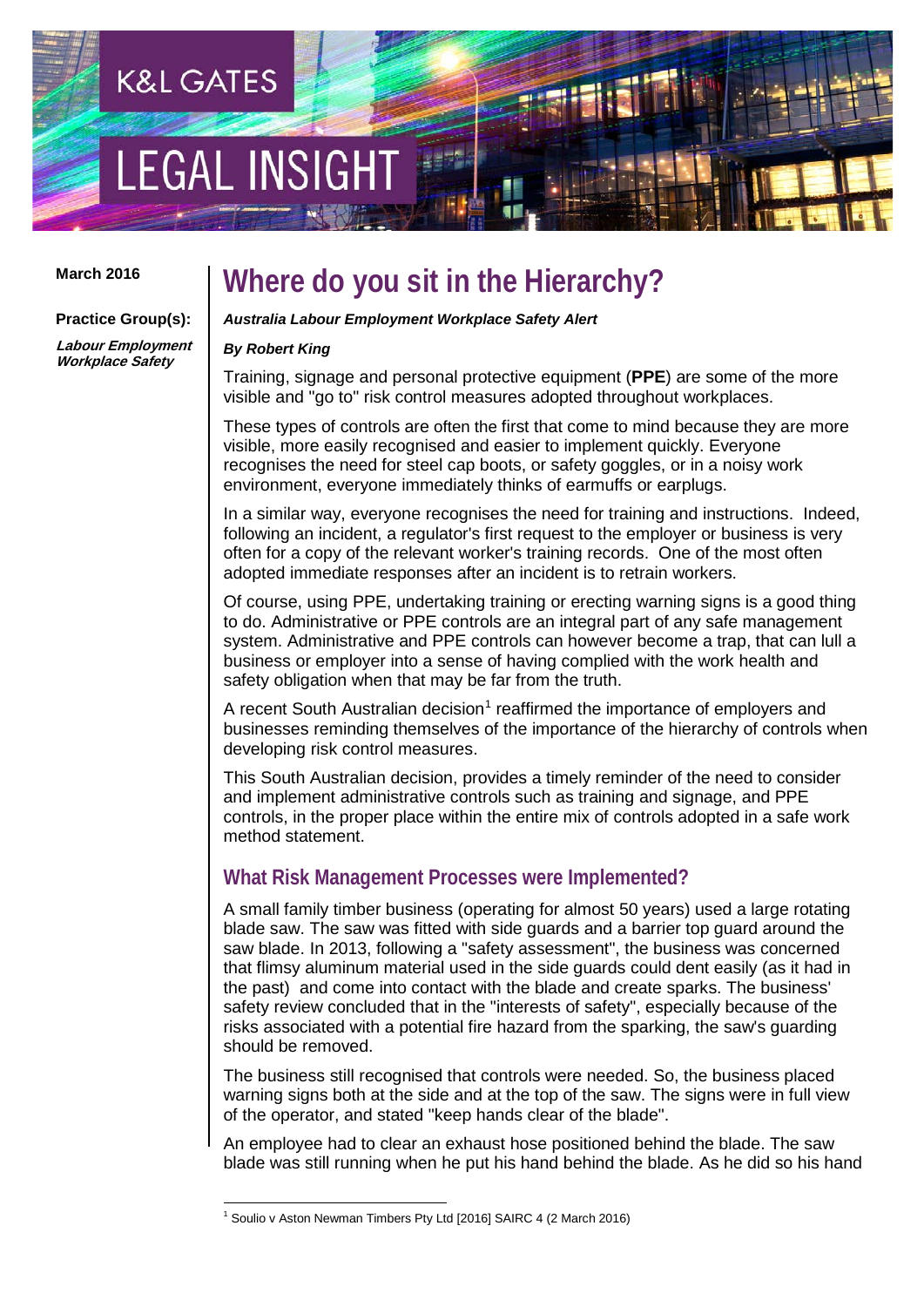### **K&L GATES**

#### **Where do you sit in the Hierarchy?**

came into contact with the blade. He suffered significant damage to his hand and amputation of this thumb.

#### **The Greater Culpability**

Now, there are a number of clear safety deficiencies associated with the business' action to remove the guarding. The court identified this as well, but interestingly, the court also identified business' disregard of the hierarchy of control as a significant breach of the work health and safety obligation. Consideration of the controls to be adopted to eliminate or minimise risk must be done as provided in the hierarchy of controls given that the hierarchy is mandated by the State's work health and safety regulations. These regulations are adopted by all states other than Western Australia or Victoria, although the hierarchy is still applicable in those jurisdictions.

The work health and safety regulations make it clear that risk controls must be considered and implemented in an order - elimination, substitution, isolation and engineering controls – before moving onto a consideration of administrative or PPE controls. In fact, the regulation provides that administrative control and PPE are only to be considered to the extent that any risk remains after the higher order controls are implemented.

In the South Australian decision, the business' culpability was exacerbated by its failure to apply and follow the mandated hierarchy of controls.

#### **The Lessons For Us**

This case is a timely reminder that relying on quick and easy steps such as issuing safety goggles, safety gloves, earplugs or other PPE will not necessarily achieve compliance with the statutory health and safety duty. It is easy to retrain people, or put up additional warning signs and issue PPE.

The work health and safety regulations however, and the general duty to eliminate or minimise risk to workers however, makes it clear that administrative controls and PPE will almost certainly never be the first or complete answer to compliance. Businesses and employers must first consider, and if reasonably practicable, implement higher level hierarchy of control steps first, such as elimination, isolation, substitution or engineering controls.

PPE and administrative controls must follow on from the higher order controls. They cannot be the first response.

The second lesson is that when the business or employer audits or reviews its safety procedures, it should consider the extent to which the risk controls it currently uses meets the hierarchy of controls. If on reviewing the current controls you identify that the controls are substantially administrative or PPE controls, aim to implement a greater number of isolation, substitution or engineering controls.

Perhaps one of the ways that a business might do this is to ask itself the question '*if I couldn't use PPE what would I do differently?*'. Only after consideration of higher orders controls is complete, should the business or employer consider the additional administrative and PPE controls to add to the overall mix of risk controls to be implemented.

The courts recognise the statutory obligation behind adopting the hierarchy of controls. Businesses and employers must do the same and review where they sit in that hierarchy.